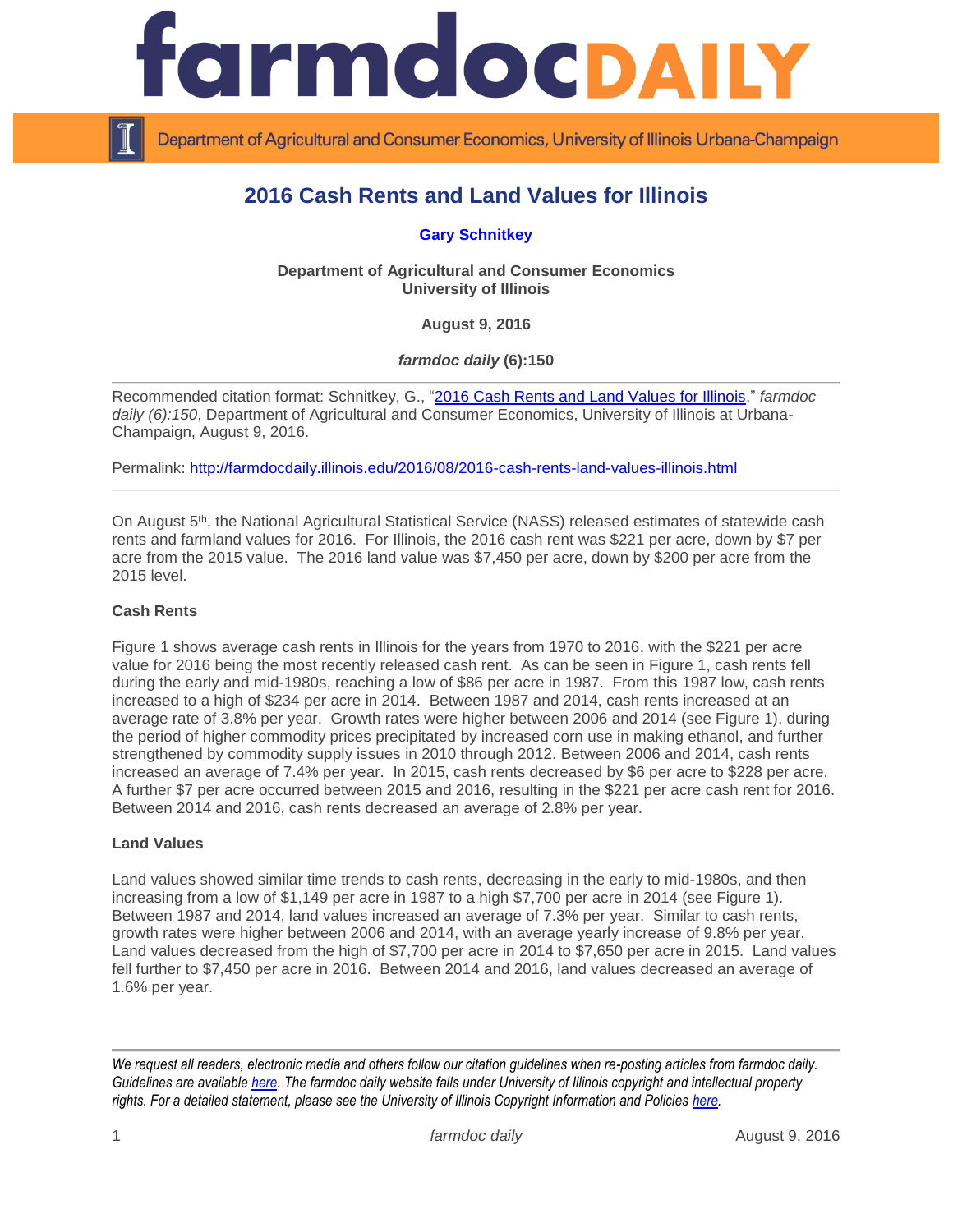

## **Commentary on Cash Rents**

Corn prices received by farmers averaged \$5.07 per bushel in 2010, \$6.24 per bushel in 2011, and \$6.93 per bushel in 2012. Since 2013, corn prices have been below \$4.00 per bushel most of the time. This fall in corn price corresponded to decreases in other commodity prices, and led to per acre revenue being below per acre costs, resulting in the need to reduce costs by about \$100 per acre (*farmdoc daily*  [September 1, 2015\)](http://farmdocdaily.illinois.edu/2015/09/cutting-100-per-acre-in-costs-corn-soybeans.html)). Some progress has been made in reducing costs: 1) fertilizer prices decreased in 2016 (*farmdoc daily* [June 28, 2016\)](http://farmdocdaily.illinois.edu/2016/06/release-of-revised-2016-illinois-crop-budgets.html) and 2) capital purchases were reduced which will cause reductions in machinery depreciation over time. Decreases in average cash rents in 2015 and 2016 also aided in reducing costs.

Still, reductions in costs occurring up to this point do not result in costs being below revenue. Therefore, a continuing need to cut non-land costs and cash rents exists. Recent declines in commodity prices lead to low revenue projections for both 2016 and 2017, further aggravating the need to reduce costs (*farmdoc daily* [August 2, 2016](http://farmdocdaily.illinois.edu/2016/08/corn-soybean-revenue-projections-2016-2017.html) ). On average, cash rent decreases in the future must be larger than the \$12 per acre decrease that occurred during the last two years if costs are to be below revenue.

#### **Commentary on Land Values**

Cash rent reductions along with continuing prospects of low agricultural returns likely caused lower land values. Up to this point, however, land value decreases have been modest.

Higher or rising interest rates likely would have caused a larger decrease in land price. Instead, interest rates on debt instruments have been low. Take yields on ten-year constant maturity Treasuries as an example. Yield on these notes trended downward since 1987 (see Figure 2). From an economic standpoint, decreasing yields put upward pressures on land values. In recent years, Treasury yields have been very low. Ten-year constant maturity Treasury yields averaged 2.5% in 2014 and 2.1% in 2015. Yields for the first six-months of 2016 were 1.8%, below the 2014 and 2015 levels (see Figure 2).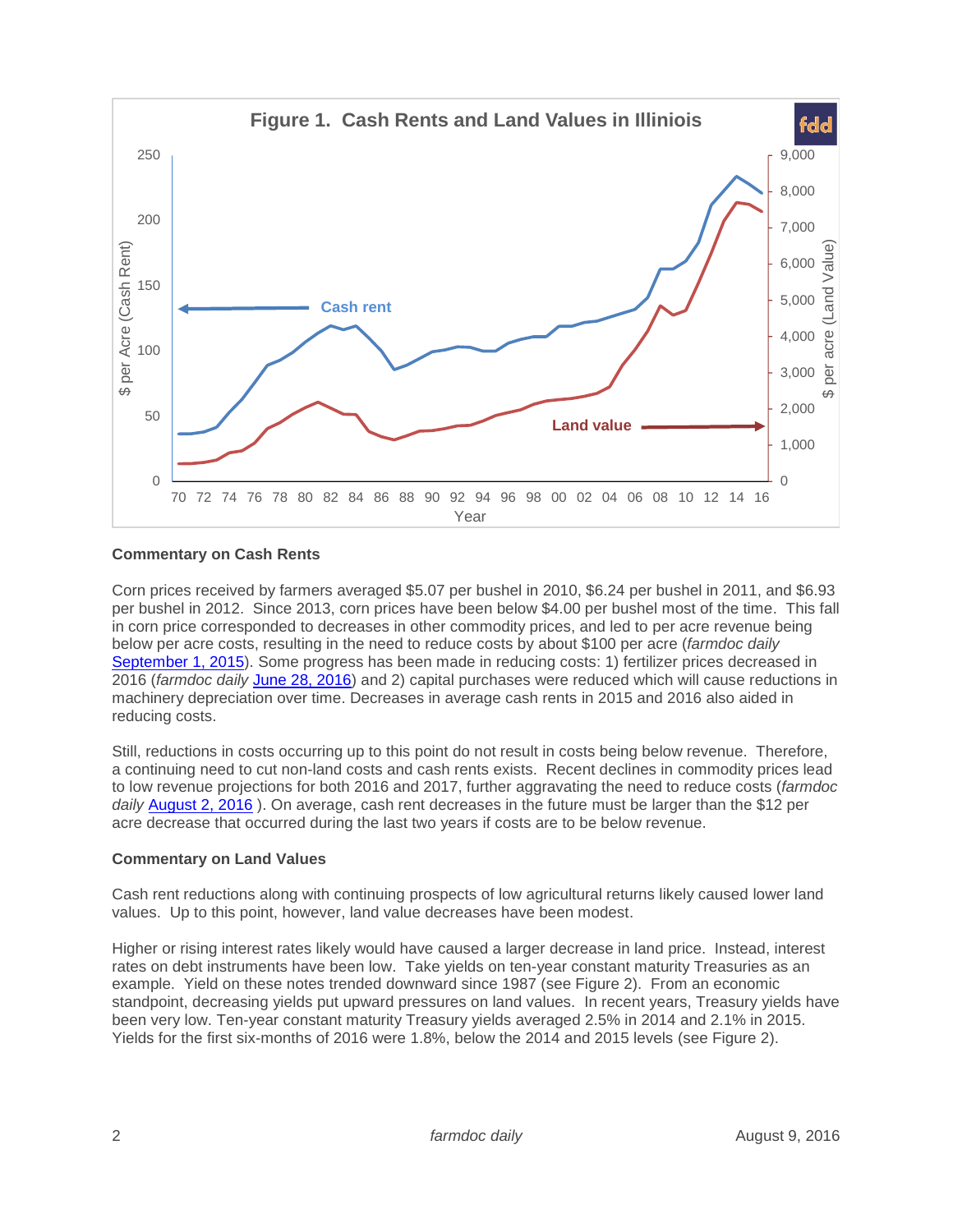

Since 1987, changes in the current return on farmland mirrored changes in the ten-year constant maturity Treasury yield (see Figure 2). In Figure 2, the current return equals cash rent divided by the land value, representing the cash return to farmland stated as a percent of farmland value. This relationship between current farmland returns and Treasury yields is as expected. As returns to safe financial assets decrease, the current return to farmland decreases. Given stable cash rents, current returns as a percent of land value will decrease if land values increase.

Reductions in current returns to farmland could lead to reductions in farmland values so that that typical relationships between farmland returns and financial asset returns continue into the future. Given reduced cash rents in the future, farmland values should be expected to decrease. If rates on financial assets continue to be low, land value declines could be modest, roughly mirroring the percentage decrease in financial assets. Any rise in interest rates could lead to larger reductions in farmland values.

# **Summary**

Both cash rents and land values decreased in 2016. Given current levels of commodity prices, one should expect continued decreases in cash rents and land values into 2017. If rates on Treasuries and other relatively safe financial assets remain low, land prices could decrease at roughly the same rates as cash rents. Rising interest rates could cause larger decreases in farmland values.

# **References**

Schnitkey, G. ["Cutting \\$100 per Acre in Costs for Corn and Soybeans.](http://farmdocdaily.illinois.edu/2015/09/cutting-100-per-acre-in-costs-corn-soybeans.html)" *farmdoc daily* (5):160, Department of Agricultural and Consumer Economics, University of Illinois at Urbana-Champaign, September 1, 2015.

Schnitkey, G. ["Release of Revised 2016 Illinois Crop Budgets.](http://farmdocdaily.illinois.edu/2016/06/release-of-revised-2016-illinois-crop-budgets.html)" *farmdoc daily* (6):122, Department of Agricultural and Consumer Economics, University of Illinois at Urbana-Champaign, June 28, 2016.